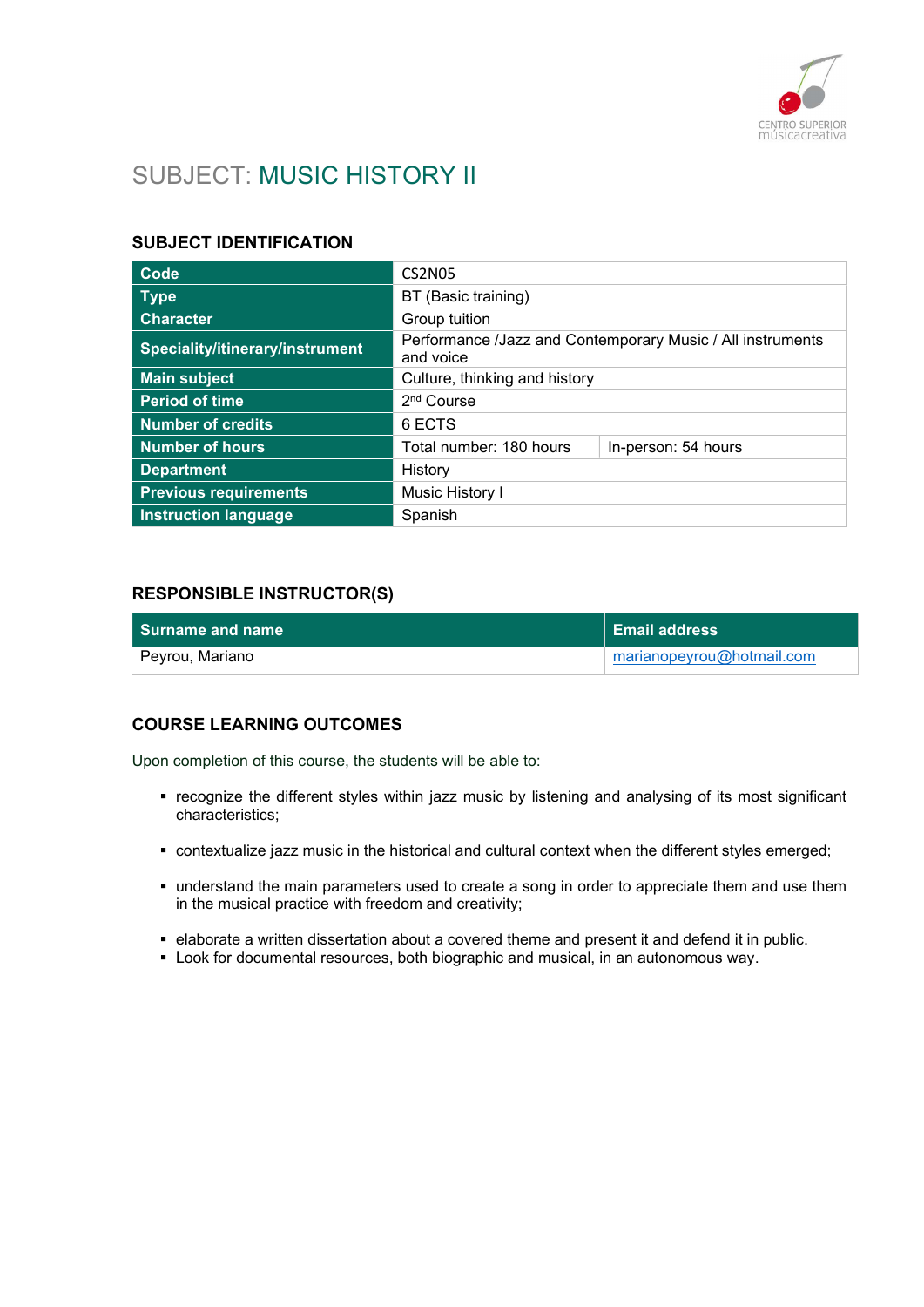

## COURSE CONTENT

| <b>Thematic block</b>                                                                                           | <b>Theme/repertoire</b>                                   |  |
|-----------------------------------------------------------------------------------------------------------------|-----------------------------------------------------------|--|
| I. The fragmentation of styles in<br>jazz                                                                       | THEME 1. The free jazz. Jazz rock, fusion and crossovers. |  |
|                                                                                                                 | THEME 1. The Rock and Roll and its derivatives            |  |
|                                                                                                                 | THEME 2. Symphonic rock and psychedelia                   |  |
| II. Popular music XX century. What                                                                              | THEME 3. Punk and heavy.                                  |  |
| is a song. The music and the lyrics.<br>Aesthetic matters: divergences and<br>contact points.<br>III. The Songs | THEME 4. The Latin-American song                          |  |
|                                                                                                                 | THEME 5. The French song.                                 |  |
|                                                                                                                 | THEME 6. The Brazilian music.                             |  |
|                                                                                                                 | THEME 7. The Fado.                                        |  |
|                                                                                                                 | THEME 1. Form                                             |  |
|                                                                                                                 | THEME 2. Rhythms and dynamics                             |  |
|                                                                                                                 | THEME 3. Styles and timbres.                              |  |

## STUDENT´S STUDY HOURS PLANNING

| <b>Activity type</b>                                           | <b>Total hours</b>       |
|----------------------------------------------------------------|--------------------------|
| <b>Theoretic activities</b>                                    | 45 hours                 |
| <b>Practice activities</b>                                     | 7.5 hours                |
| Other mandatory training activities (seminars, workshops etc.) | $\overline{\phantom{0}}$ |
| <b>Test taking</b>                                             | 1.5 hours                |
| <b>Student self-study hours</b>                                | 120 hours                |
| <b>Practice preparation</b>                                    | 6 hours                  |
| <b>Total studying hours</b>                                    | $54+126 = 180$ hours     |

## **METHODOLOGY**

| <b>Theoretical activities</b>                                                | Theoretical/conceptual explanations and analysis of different<br>examples coming from all the most relevant music styles. |
|------------------------------------------------------------------------------|---------------------------------------------------------------------------------------------------------------------------|
| <b>Practical activities</b>                                                  | Practical application of what has been studied in class through<br>listening exercises and test analysis                  |
| <b>Other training mandatory</b><br>activities (workshops,<br>seminars, etc.) | Thematic sessions with visiting professors                                                                                |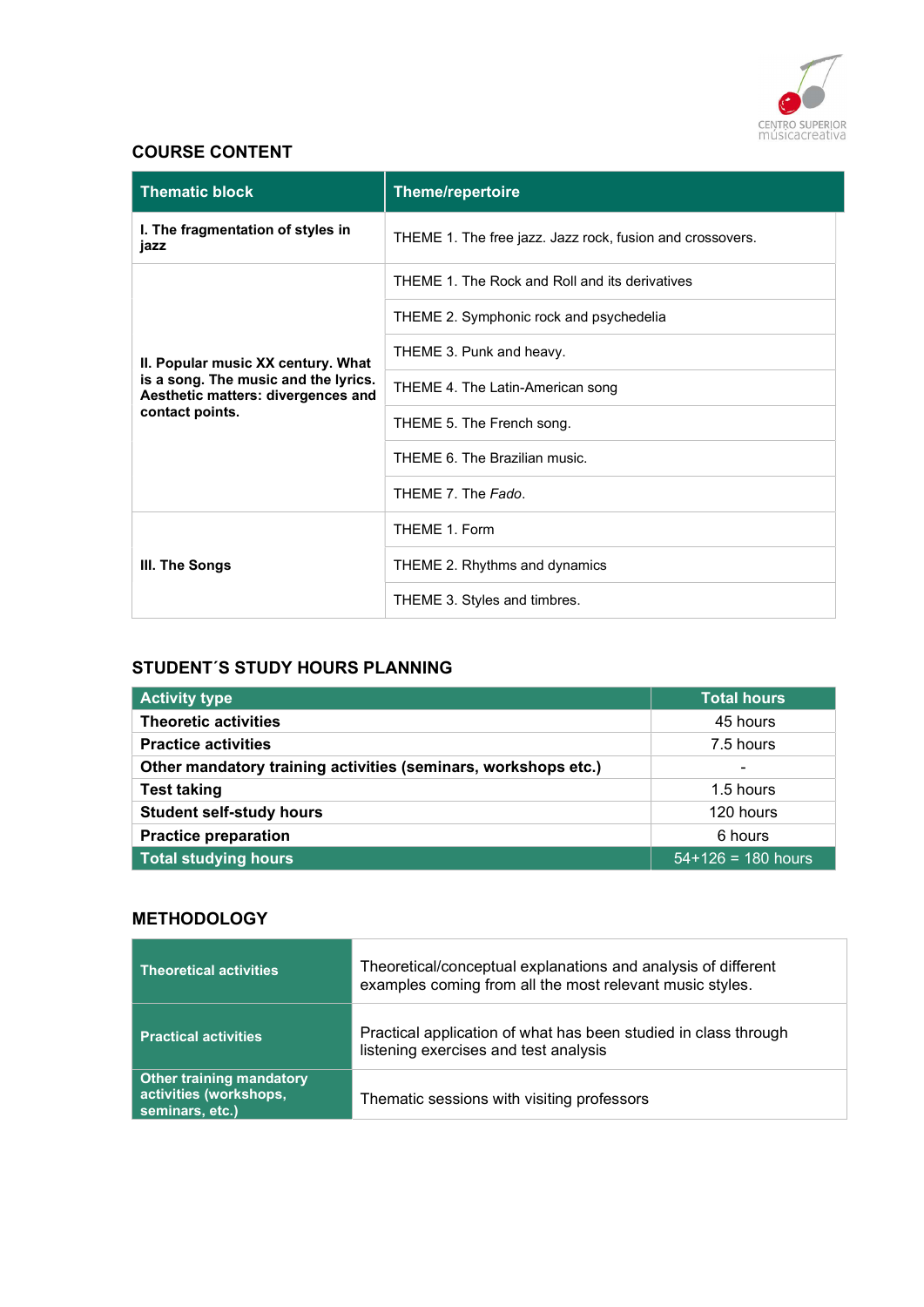

## ASSESSMENT TOOLS

| <b>Theoretical activities</b>                                                   | Participation: The students must actively participate in class, proving<br>interest and/or understanding of the content covered.<br>Continuous evaluation: The students must fulfil the requested<br>assignments during the whole academic course, proving research<br>ability and practice synthesis skills concerning theoretical concepts in<br>performance.<br>Theoretical exams: The students must take at least two exams during<br>the academic course to show the theoretical knowledge acquired.                                                                                                       |
|---------------------------------------------------------------------------------|-----------------------------------------------------------------------------------------------------------------------------------------------------------------------------------------------------------------------------------------------------------------------------------------------------------------------------------------------------------------------------------------------------------------------------------------------------------------------------------------------------------------------------------------------------------------------------------------------------------------|
| <b>Practical activities</b>                                                     | Participation: The students must actively participate in class, proving<br>interest and/or understanding of the content covered.<br>Continuous evaluation: The students must fulfil the requested practical<br>assignments during the whole academic course based on to team-<br>work dynamics and also prove writing and oral skills, beside<br>performing skills.<br>Performance exams: The students must take at least two exams<br>during the academic course in order to show the practical skills<br>acquired and the practical assimilation of the course contents,<br>following the tests instructions. |
| <b>Other educational mandatory</b><br>activities (workshops,<br>seminars, etc.) | <b>Participation:</b> The students must actively participate in the different<br>relevant events as considered by the instructor or by the degree<br>coordinators.                                                                                                                                                                                                                                                                                                                                                                                                                                              |

## ASSESSMENT CRITERIA

| <b>Theoretical activities</b>                                                | To show the knowledge acquired through the evaluation activities.                                                                                                                                                                                        |
|------------------------------------------------------------------------------|----------------------------------------------------------------------------------------------------------------------------------------------------------------------------------------------------------------------------------------------------------|
| <b>Practical activities</b>                                                  | To prove understanding and knowledge of the main styles and<br>performers of jazz history through critical debate and written<br>assignments. To be able to identify them and deduce the music and<br>style characteristics from listening music pieces. |
| <b>Other training mandatory</b><br>activities (workshops,<br>seminars, etc.) | To attend and participate in the relevant events for their education<br>(Meet the artists sessions, invited professors sessions, concerts<br>and rehearsals)                                                                                             |

## GRADE DETERMINATION SYSTEM

## Grade determination system in continuous assessment

|                                         | <b>Grade percentage</b> |
|-----------------------------------------|-------------------------|
| Participation and continuous assessment | 10%                     |
| Written assignment                      | 20%                     |
| Final audition                          | 30%                     |
| Final exam                              | 40%                     |
| Total                                   | 100%                    |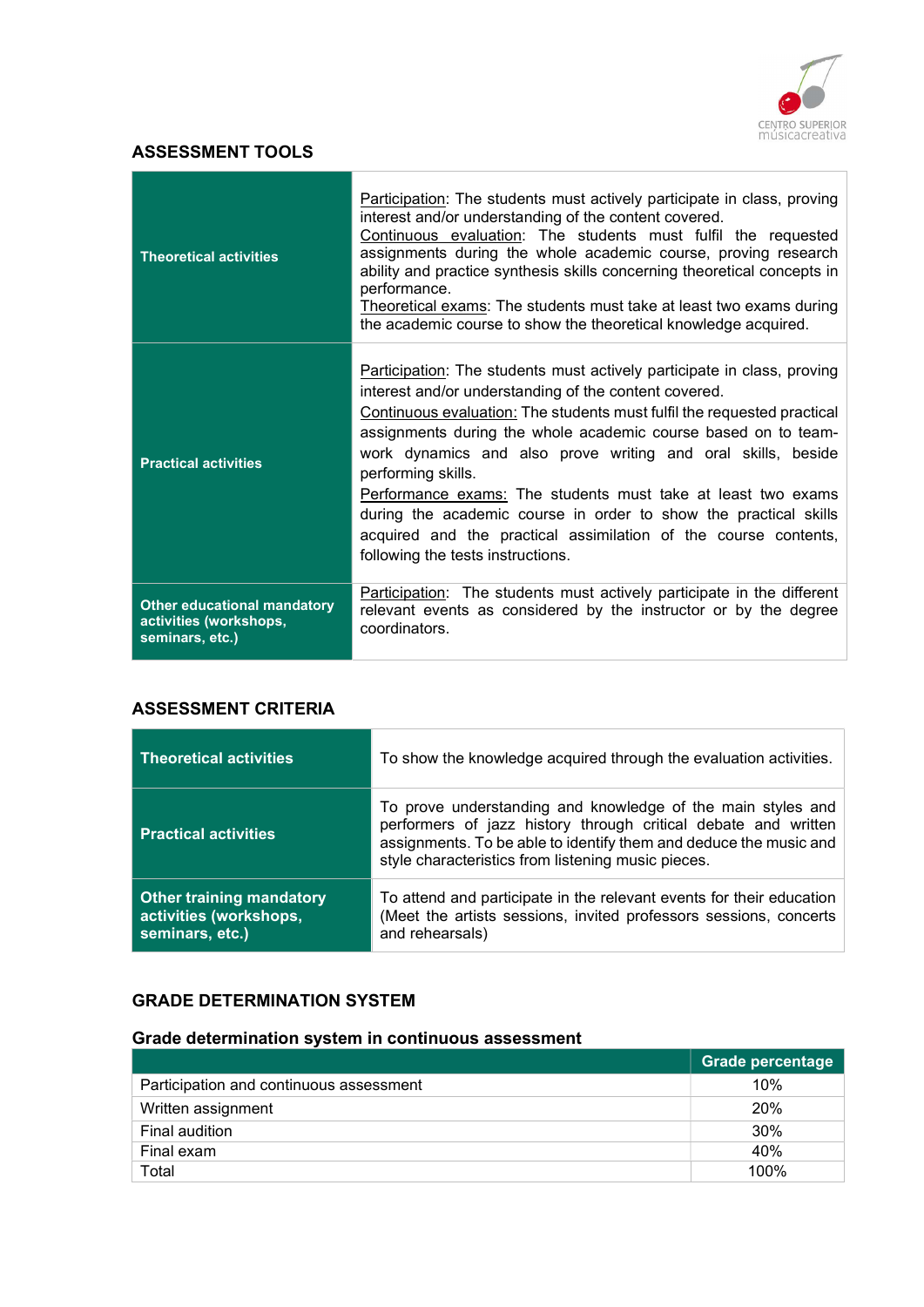

## Grade determination system in cases of loss of continuous assessment right

|            | <b>Grade percentage</b> |
|------------|-------------------------|
| Final exam | 80%                     |
| Total      | 80%                     |

#### Grade determination system for the extraordinary assessment call

|             | <b>Grade percentage</b> |
|-------------|-------------------------|
| Retake exam | 100%                    |
| Total       | 100%                    |

#### Grade determination system for students with disabilities

In principle, the grade determination system for students with disabilities will be carried out following the criteria set for the rest of the students, ensuring equal opportunities and conditions for all the students. However, if necessary, the instructor in charge will take into account the type of disability of the concerned student. Should the situation apply, the assessment conditions will be adapted in accordance to the limitations of the corresponding disability.

These considerations will be established once the concerned student enrols in the corresponding courses. For the official records, the student and/or the student representative will be requested to present the corresponding disability report for the official accreditation.

#### Grade determination system in continuous assessment

|                                         | Grade percentage |
|-----------------------------------------|------------------|
| Participation and continuous assessment | 10%              |
| Written assignment                      | <b>20%</b>       |
| Final audition                          | 30%              |
| Final exam                              | 40%              |
| Total                                   | 100%             |

## RESOURCES AND DIDACTIC MATERIALS

Campus virtual https://musicacreativa.classlife.education/

#### Bibliography

| <b>Tittle</b>    | El jazz. Su origen y desarrollo.                                   |
|------------------|--------------------------------------------------------------------|
| <b>Author</b>    | J. Berendt                                                         |
| <b>Publisher</b> | Fondo de Cultura Económica.                                        |
|                  |                                                                    |
| <b>Tittle</b>    | Alternative Mainstream. Making Choices in Pop Music                |
| <b>Author</b>    | G. Keunen                                                          |
| <b>Publisher</b> | Antennae                                                           |
|                  |                                                                    |
| <b>Tittle</b>    | Every Song Ever. Twenty Ways to Listen in an Age of Musical Plenty |